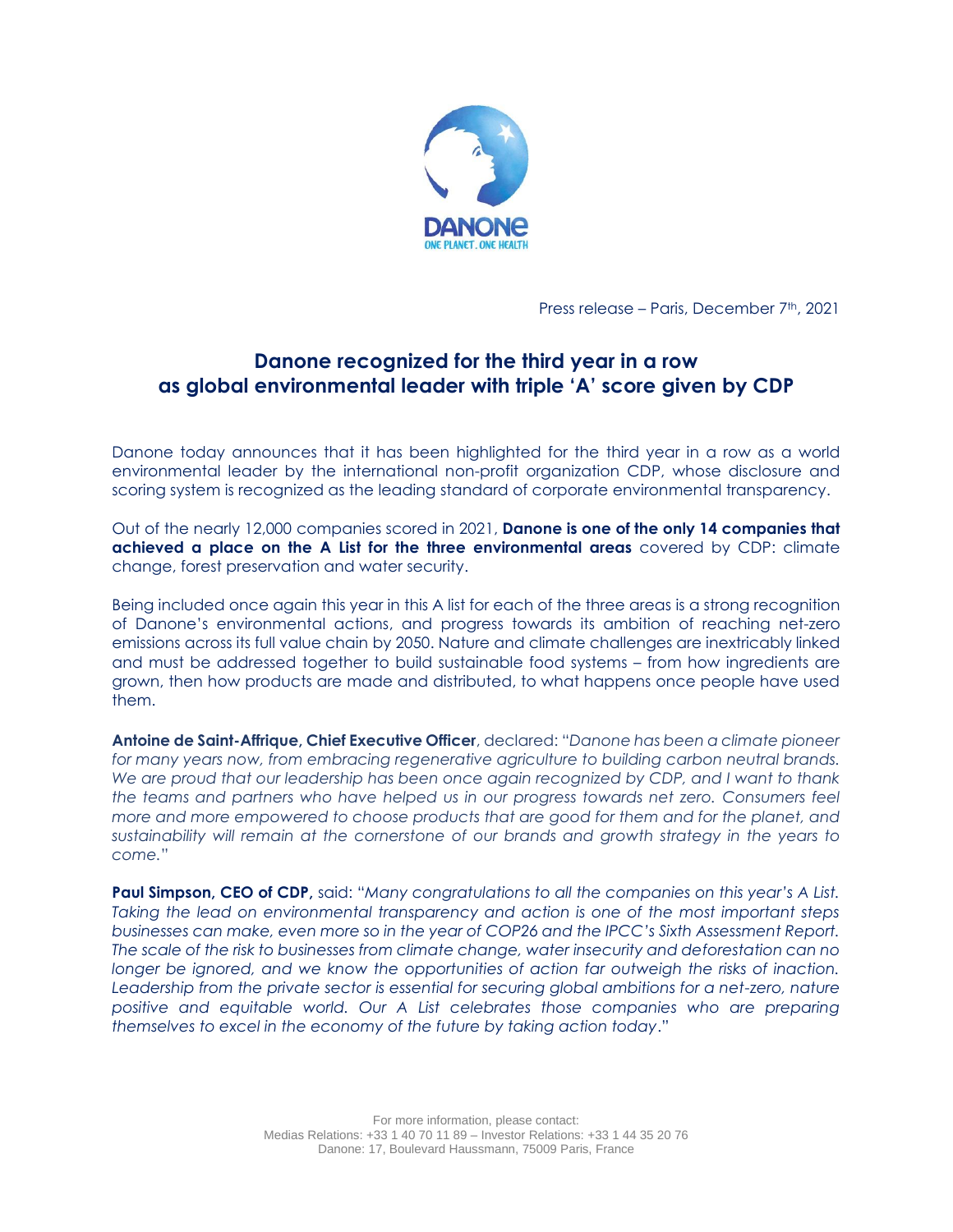The full methodology and criteria for the A List is available on CDP's website at: <https://www.cdp.net/en/companies/companies-scores>

As part of its Net Zero journey, Danone set intermediate carbon reduction targets for 2030. Danone's climate action plan includes designing products for healthy and flexitarian diets; sourcing key ingredients from regenerative agriculture; eliminating deforestation from its supply chain in key commodities; protecting water resources; engaging its brands on carbon neutrality and co-creating nature-based carbon removal programs.

Danone's approach putting nature at the heart of its climate action is delivering tangible impact: in 2020, half of carbon reduction was linked to the implementation of regenerative agriculture initiatives within Danone supply-chain. Since 2015, we reduced on a like-for-like basis our GHG emissions intensity<sup>1</sup> by 24.5%  $^2$  on our full scope.

### o o O o o

### *FORWARD-LOOKING STATEMENTS*

*This press release contains certain forward-looking statements concerning Danone. In some cases, you can identify these forward-looking statements by forward-looking words, such as "estimate", "expect", "anticipate", "project", "plan", "intend", "objective", "believe", "forecast", "guidance", "foresee", "likely", "may", "should", "goal", "target", "might", "will", "could", "predict", "continue", "convinced" and "confident," the negative or plural of these words and other comparable terminology. Forward looking statements in this document include, but are not limited to, predictions of future activities, operations, direction, performance and results of Danone.* 

*Although Danone believes its expectations are based on reasonable assumptions, these forward-looking statements are subject to numerous risks and uncertainties, which could cause actual results to differ materially from those anticipated in these forward-looking statements. For a detailed description of these risks and uncertainties, please refer to the "Risk Factor" section of Danone's Universal Registration Document (the current version of which is available on [www.danone.com\)](http://www.danone.com/).* 

*Subject to regulatory requirements, Danone does not undertake to publicly update or revise any of these forward-looking statements. This document does not constitute an offer to sell, or a solicitation of an offer to buy Danone securities.*

<sup>1</sup> Grams of CO2 equivalent per kilo of products sold

<sup>2</sup> The data is based on a constant consolidation scope and a constant methodology. The GreenHouse Gas protocol defines three scopes for carbon footprint assessment: Scope 1 covers direct emissions from equipment that is company-owned or under the operational control of Danone, scope 2 refers to indirect energy emissions related to the generation of electricity, steam, heat or cold purchased and consumed by Danone and scope 3 covers all indirect emissions due to Danone's activities, including emissions from raw materials used, the transport and distribution of products, the use and the end-of-life of products.Please refer to Danone 2020 Universal Registration Document (chapter 5 – Social, Societal and Environmental Responsibility) for more information on Danone's GHG emissions across its entire value chain, its targets, its measures and its calculation methodology.